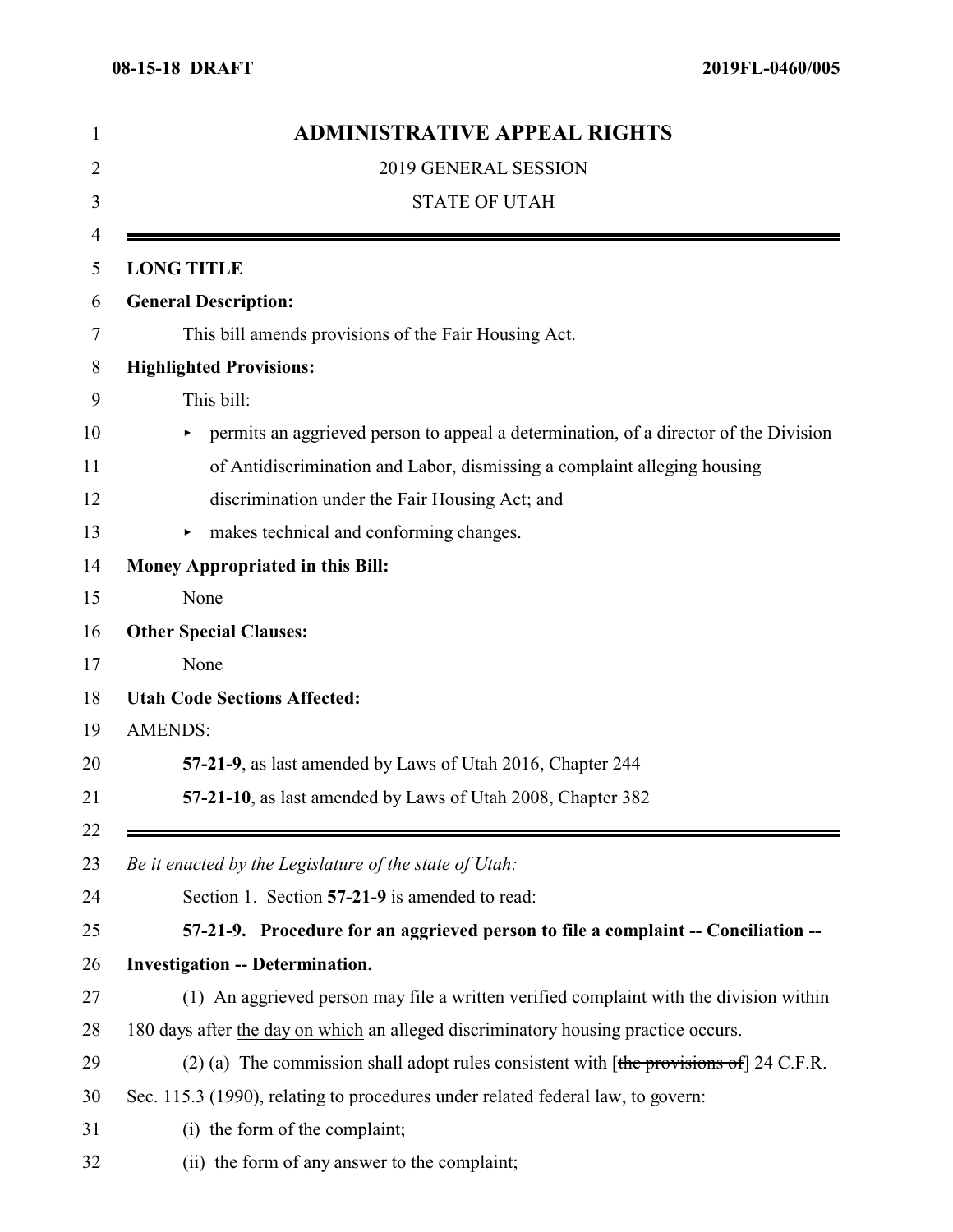#### **2019FL-0460/005 08-15-18 DRAFT**

 (iii) procedures for filing or amending a complaint or answer; and (iv) the form of notice to  $[parties]$  a party accused of the  $[acts]$  act or  $[omissions]$  omission giving rise to the complaint. (b) The commission may, by rule, prescribe any other procedure pertaining to the division's processing of the complaint. (3) During the period beginning with the filing of the complaint and ending with the director's determination, the division shall, to the extent feasible, engage in conciliation with respect to the complaint. (4) (a) The division shall commence proceedings to investigate and conciliate a 42 complaint alleging a discriminatory housing practice within 30 days after the [filing of the 43 complaint day on which the complainant files the complaint. (b) After the commencement of an investigation, any party may request that the 45 commission review the proceedings to [insure] ensure compliance with the requirements of this chapter. 47 (5) (a) The division shall complete the investigation within 100 days after the [filing of 48 the complaint] day on which the complainant files the complaint, unless it is impracticable to do so. (b) If the division is unable to complete the investigation within 100 days after the 51 [filing of the complaint] day on which the complainant files the complaint, the division shall notify the complainant and respondent in writing of the reasons for the delay. 53 (6)  $\lceil$ (a)] If, as a result of the division's investigation, the director determines that there 54 is no reasonable cause to support [the allegations] an allegation in the complaint, the director shall issue a written determination dismissing the complaint. 56 [(b) If the director dismisses the complaint pursuant to Subsection  $(6)(a)$ , the complainant may request that the director reconsider the dismissal pursuant to Section 58 6<del>3G-4-302.</del>] [(c) Notwithstanding the provisions of Title 63G, Chapter 4, Administrative Procedures Act, the director's determination to dismiss a complaint or, in the case of a request for reconsideration, the director's order denying reconsideration is not subject to further agency action or direct judicial review. However, the complainant may commence a private action pursuant to Section 57-21-12.]

 $-2-$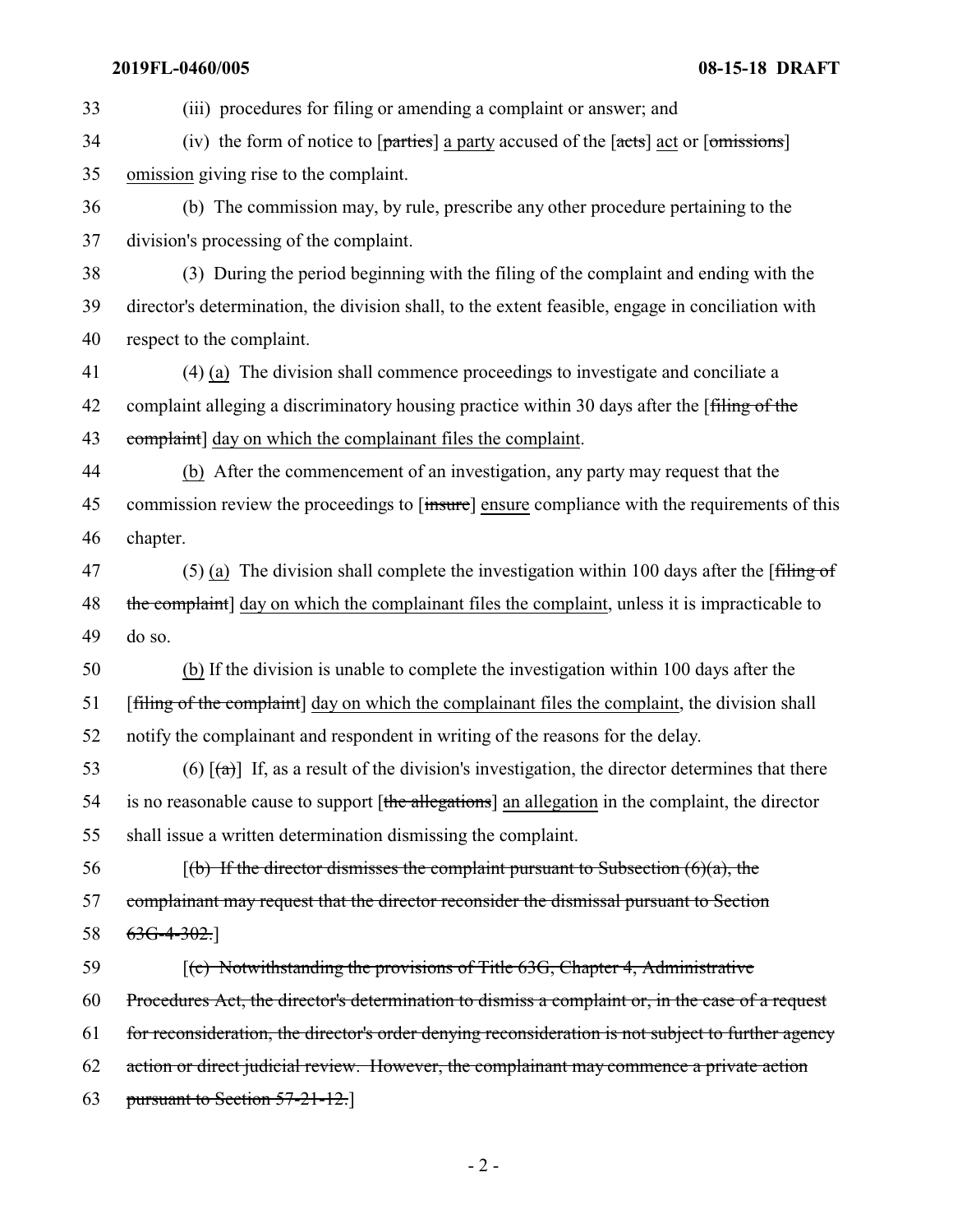# **08-15-18 DRAFT 2019FL-0460/005**

| 64 | (7) If, as a result of the division's investigation of a complaint, the director determines                       |
|----|-------------------------------------------------------------------------------------------------------------------|
| 65 | that there is reasonable cause to support [the allegations] an allegation in the complaint $\frac{1}{2}$ , all of |
| 66 | the following apply]:                                                                                             |
| 67 | (a) $[The]$ (i) the division shall informally endeavor to eliminate or correct the                                |
| 68 | discriminatory housing practice through a conciliation conference between the parties, presided                   |
| 69 | over by the division $\left[$ . Nothing]; and                                                                     |
| 70 | (ii) nothing said or done in the course of $[\theta$ the a conciliation conference described in                   |
| 71 | Subsection $(7)(a)(i)$ may be made public or admitted as evidence in a subsequent proceeding                      |
| 72 | under this chapter without the written consent of the parties concerned[-]; and                                   |
| 73 | (b) $[H](i)$ if the conciliation conference described in Subsection (7)(a) results in                             |
| 74 | voluntary compliance with this chapter[,]:                                                                        |
| 75 | (A) the parties shall execute a conciliation agreement, approved by the division, setting                         |
| 76 | forth the resolution of the issues [shall be executed by the parties. The]; and                                   |
| 77 | (B) the parties or the division may enforce the conciliation agreement in an action filed                         |
| 78 | in a court of competent jurisdiction[.]; or                                                                       |
| 79 | $[\text{e} + \text{H}]$ (ii) if the division is unable to obtain a conciliation agreement, the director           |
| 80 | shall issue a written determination stating the director's findings and ordering [any] appropriate                |
| 81 | relief under Section 57-21-11.                                                                                    |
| 82 | Section 2. Section 57-21-10 is amended to read:                                                                   |
| 83 | 57-21-10. Judicial election or formal adjudicative hearing.                                                       |
| 84 | (1) (a) If, pursuant to Subsection 57-21-9(6) or $(7)[(e)](b)(ii)$ , the director issues a                        |
| 85 | written determination [finding reasonable cause to believe that a discriminatory housing                          |
| 86 | practice has occurred, or is about to occur, a respondent], a party to the complaint may obtain                   |
| 87 | de novo review of the determination by submitting a written request for a formal adjudicative                     |
| 88 | hearing to be conducted by the commission's Division of Adjudication in accordance with Title                     |
| 89 | 34A, Chapter 1, Part 3, Adjudicative Proceedings, to the director within 30 days [from the date                   |
| 90 | of issuance of after the day on which the director issues the determination.                                      |
| 91 | (b) If the director does not receive a timely request for review, the director's                                  |
| 92 | determination becomes the final order of the commission and is not subject to further agency                      |
| 93 | action or direct judicial review.                                                                                 |
| 94 | (2) If a [respondent] party files a timely request for review pursuant to Subsection (1):                         |
|    |                                                                                                                   |

- 3 -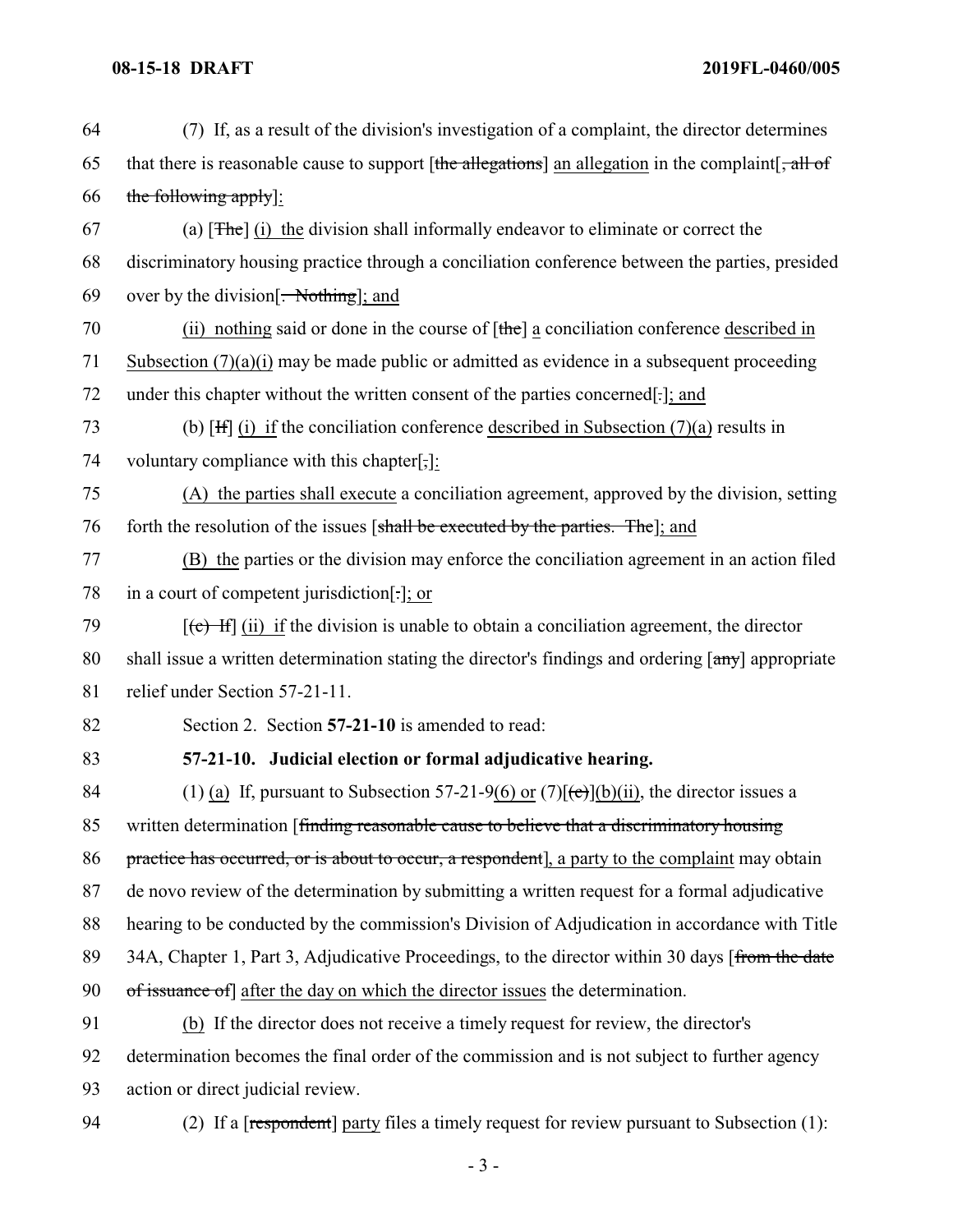# **2019FL-0460/005 08-15-18 DRAFT**

| 95  | (a) any respondent, complainant, or aggrieved party party to the complaint may elect               |
|-----|----------------------------------------------------------------------------------------------------|
| 96  | to have the de novo review take place in a civil action in the district court rather than in a     |
| 97  | formal adjudicative hearing with the Division of Adjudication by filing an election with the       |
| 98  | commission in accordance with rules established by the commission pursuant to Title 63G,           |
| 99  | Chapter 3, Utah Administrative Rulemaking Act, regarding the form and time period for the          |
| 100 | election;                                                                                          |
| 101 | (b) the complainant shall file a complaint for review in the forum selected pursuant to            |
| 102 | Subsection $(2)(a)$ within 30 days after the completion of the forum selection process; and        |
| 103 | (c) the commission shall determine whether the director's determination is supported               |
| 104 | by substantial evidence.                                                                           |
| 105 | (3) (a) [H, pursuant to Subsection $(2)(c)$ , the commission determines that the director's        |
| 106 | determination is supported by substantial evidence, the] The commission shall provide legal        |
| 107 | representation on behalf of the aggrieved person, including the filing of a complaint for review   |
| 108 | as required by Subsection $(2)(b)$ , to support and enforce the director's determination in the de |
| 109 | novo review proceeding, if:                                                                        |
| 110 | (i) in accordance with Subsection $57-21-9(7)(b)(ii)$ , the director issued a written              |
| 111 | determination finding reasonable cause to believe that a discriminatory housing practice had       |
| 112 | occurred, or was about to occur; and                                                               |
| 113 | (ii) under Subsection $(2)(c)$ , the commission determines that the director's                     |
| 114 | determination under $57-21-9(7)(b)(ii)$ is supported by substantial evidence.                      |
| 115 | (b) Notwithstanding [any provisions of] Title 63G, Chapter 4, Administrative                       |
| 116 | Procedures Act, the commission's determination, under Subsection (2)(c), regarding the             |
| 117 | existence or nonexistence of substantial evidence to support the director's determination is not   |
| 118 | subject to further agency action or direct judicial review.                                        |
| 119 | (4) Upon timely application, an aggrieved person may intervene with respect to the                 |
| 120 | issues to be determined in a formal adjudicative hearing or in a civil action brought under this   |
| 121 | section.                                                                                           |
| 122 | (5) If a formal adjudicative hearing is elected $\frac{1}{x}$ all of the following apply]:         |
| 123 | (a) [The] the presiding officer shall commence the formal adjudicative hearing within              |
| 124 | 150 days after the [respondent files] day on which a request for review of the director's          |
| 125 | determination is filed, unless it is impracticable to do so[.];                                    |